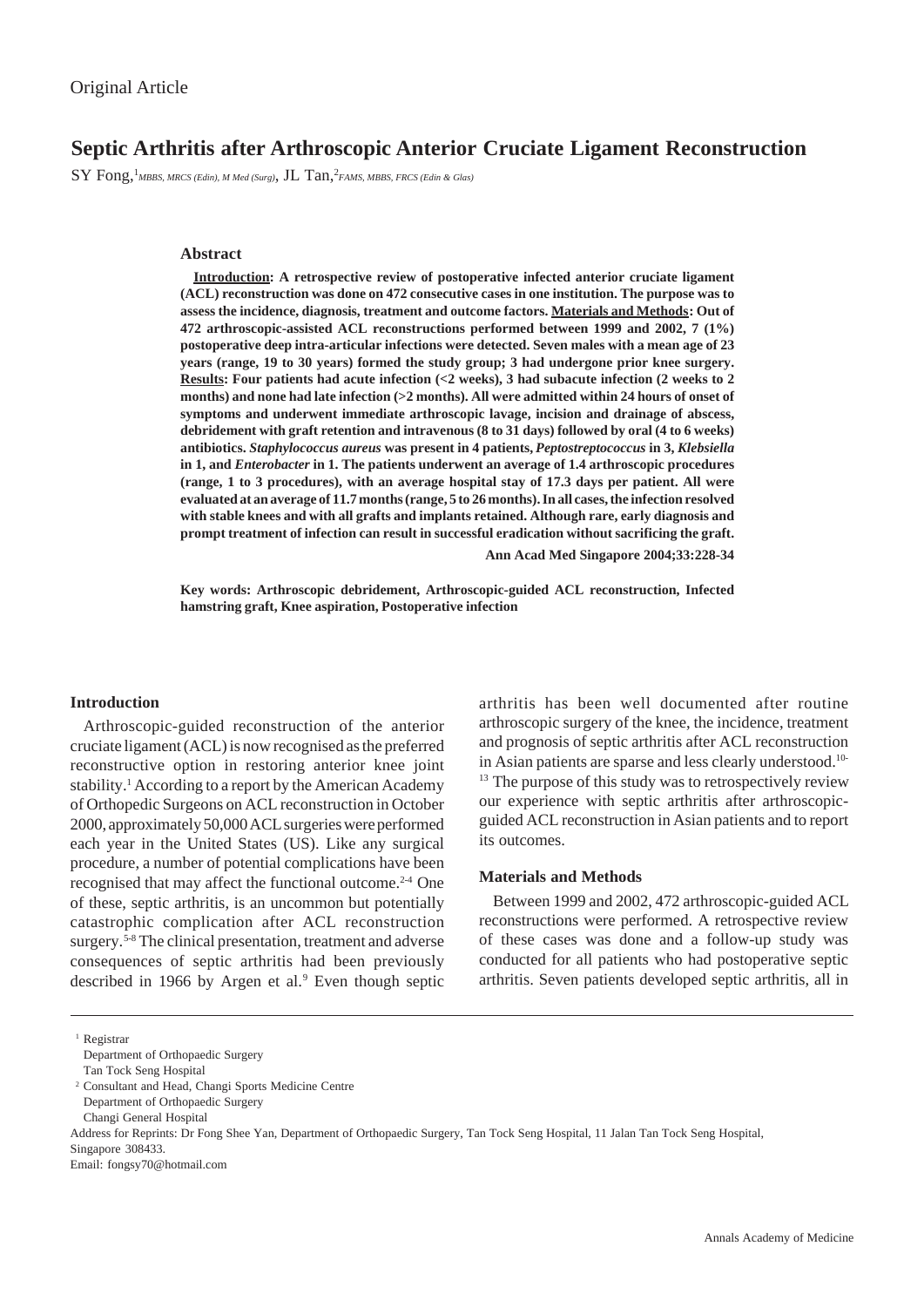the early (acute and subacute) postoperative period (1 to 8 weeks). All patients underwent immediate arthroscopic lavage, open incision, drainage of associated wounds and abscesses and debridement with graft retention; all were treated with intravenous antibiotics followed by oral antibiotics. At the final follow-up, the chart of each patient was retrospectively reviewed and all patients were recalled for a detailed evaluation. The chart review included evaluation of previous treatment to the affected knee, risk factors associated with the ACL reconstruction, clinical presentation and diagnostic information regarding the infection and subsequent treatment required to eradicate the infection and restore range of motion. Overall treatment outcome was determined at the final follow-up and included clinical interview and re-evaluation by an independent examiner at an average of 11.7 months (range, 5 to 26 months) after diagnosis of septic arthritis. Additional data to evaluate knee function were scored using the modified Lysholm and Gillquist knee scoring scale and the International Knee Documentation Committee (IKDC) form.14-16 In addition, the Tegner activity score was assessed both before surgery and at the time of final follow-up examination.<sup>15</sup> Radiographic evaluation at the final followup consisted of standing anteroposterior view at zerodegree of extension, lateral, anteroposterior view weight-bearing at 45-degree flexion and axial Merchant patellar views.

#### **Results**

Seven (1 %) of 472 patients had postoperative septic arthritis of the knee after ACL reconstruction. All were male with a mean age of 23 years (range, 19 to 30 years) and no prior history of knee infections or diabetes. All had chronic ACL deficiency and 3 had prior surgery to the involved knee, but none had undergone an arthrotomy. Two of these patients mentioned had prior arthroscopic partial meniscectomy and the third had a previous arthroscopic meniscal repair. Three patients had undergone a concomitant medial meniscal repair using an all-inside technique and bioabsorbable meniscal fixation arrow (BioStinger, Linvatec, Largo, Florida, US) without any separate incision. All had a conventional quadrupled gracilis-semitendinosus hamstring tendon autograft primary reconstruction using standard knee arthroscopic portals (anteromedial and anterolateral), in addition to a 3- to 5-cm incision over the medial proximal tibia for hamstring harvest. Endobutton (Acufex, Mansfield, Massachusetts, US) was used for fixation at the femoral side of the tunnel, but different methods for the tibial tunnel fixation (Table 1). Incisions were made through the old arthroscopic portal wounds used in 3 of the patients who had prior arthroscopy. There was no intraoperative breach in sterile technique during any of the procedures. All patients had prophy-

lactically received 1 g of intravenous cefazolin, a firstgeneration cephalosporin, before and after surgery. A tourniquet was inflated in every case for the entire duration of the procedure, from the graft harvesting to the tibial tunnel fixation. The operating/tourniquet time averaged 1.9 h (range, 1 to 3 h) for the 7 cases, which was not significantly different from that in knees that had not become infected. None of the 7 patients had a concomitant open secondary site procedure done at the time of ACL reconstruction; meniscal repairs were all-inside and arthroscopic-assisted. The duration of postoperative intraarticular drainage did not differ significantly between the infected group and non-infected group; surgical drains were all removed 24 to 48 hours after surgery. The average interval between ACL reconstruction and when the 7 patients returned to our institution with septic arthritis was approximately 3.5 weeks (range, 1 to 8 weeks). Four patients had acute infection  $\left( \langle 2 \rangle \right)$  weeks), 3 had subacute infection (2 weeks to 2 months) and none had late infection (>2 months). In all 7 patients, the diagnosis of infection was made within 24 hours of onset of symptoms. A day before the infection became apparent, none of them had an immediate postoperative course that was any different from patients who had undergone ACL reconstruction without subsequent infection. When they were examined at our clinic, all patients had variable degrees of localised erythematous swelling (abscess collection) of the tibial tunnel sites, low-grade fevers (between 37 and 39 degrees) and painful reduced knee motion associated with warm effusion. We aseptically aspirated 4 knees; the rest underwent arthroscopic drainage and washout on admission. All aspirations revealed turbid synovial fluid. The white blood cell count of the aspirated knee joint fluid had 90% to 95% polymorphonuclear cells. Additional laboratory studies revealed an average peripheral white blood cell count of 11.7 x  $10<sup>3</sup>$  per uL (range, 10 to 16/uL; normal range, 4 to 10/uL), with 69% to 84% consisting of polymorphonuclear cells (normal range, 40% to 75%). Acute-phase reactants were all markedly elevated (except 1 patient), with an average erythrocyte sedimentation rate of 72 mm/h (range, 10 mm to 95 mm/h; normal range, <10 mm/h) and a C-reactive protein of 123 mg/L (range, 25 mg/L to 215 mg/L; normal range, <5 mg/L). Every patient underwent immediate arthroscopic irrigation and lavage, incision and drainage of all infected wounds and extensive arthroscopic debridement of necrotic and inflamed synovial tissues. The standard anteromedial and anterolateral arthroscopic portals through the old wounds were used, and all previous tibial incisions were opened. Deep intraarticular infections were discovered in all 7 patients, with positive bacterial growth in all the aspirates and/or arthroscopic specimen cultures. The following organisms were isolated in culture: *Staphylococcus aureus* (4 patients),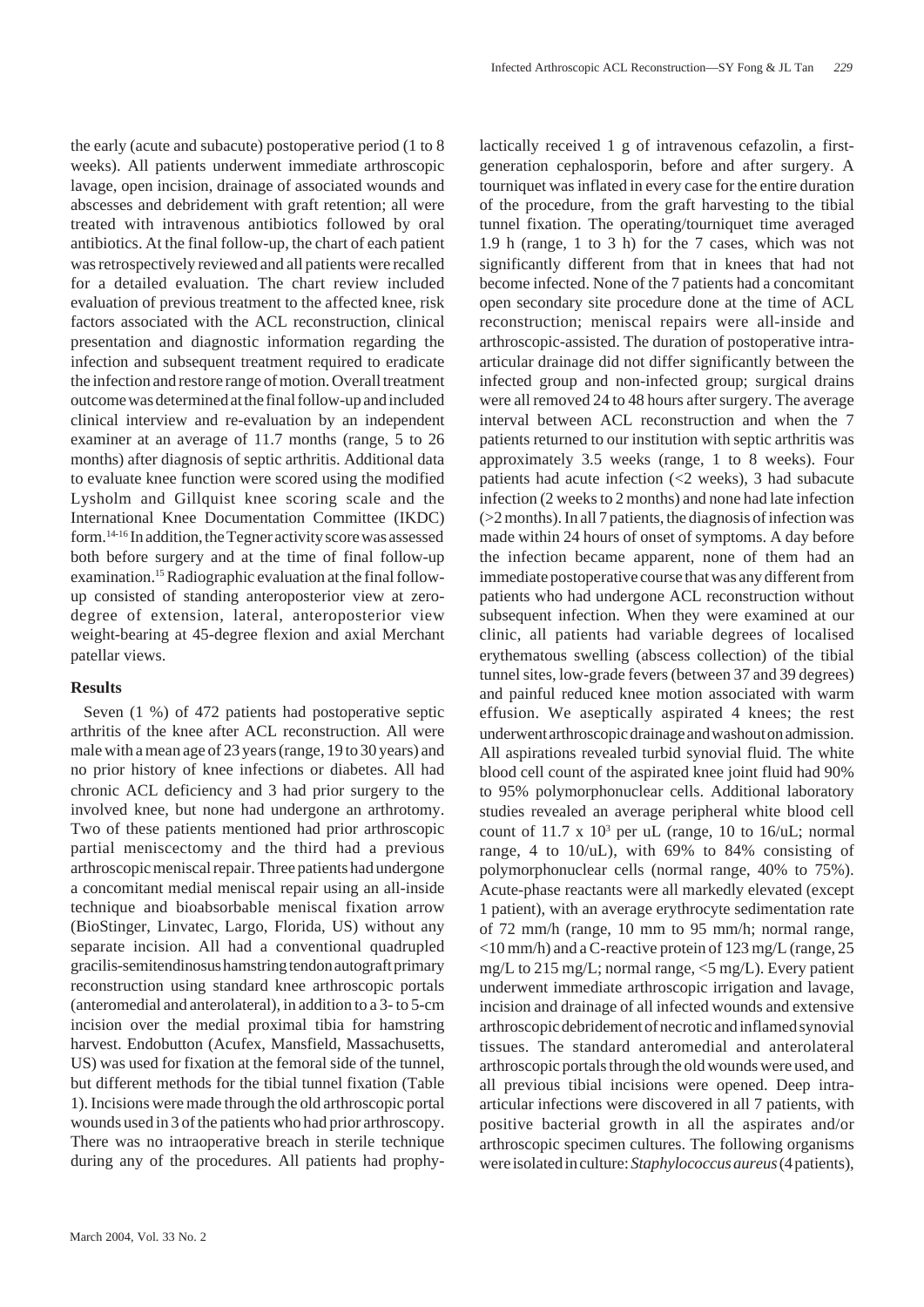|                            |      |                                                                                                    | Table 1. Data on the 7 Patients Who Developed Septic Arthritis After Anterior Cruciate Reconstruction                                                                                                      |                                                  |                                                  |                                                                                                |                                                                   |                                         |                         |                              |                                       |
|----------------------------|------|----------------------------------------------------------------------------------------------------|------------------------------------------------------------------------------------------------------------------------------------------------------------------------------------------------------------|--------------------------------------------------|--------------------------------------------------|------------------------------------------------------------------------------------------------|-------------------------------------------------------------------|-----------------------------------------|-------------------------|------------------------------|---------------------------------------|
| Age<br>$\odot$<br>Case     | Sex  | Prior knee surgery                                                                                 | reconstruction<br>Original ACL                                                                                                                                                                             | reconstruction<br>Duration of<br>$\widehat{\in}$ | of infection<br>diagnosis<br>Time to<br>$(w$ ks) | Clinical data<br>diagnosis of<br>at time of<br>infection                                       | Culture/Therapy                                                   | after infection<br>procedures<br>No. of | Hospital stay<br>(days) | follow-up<br>Time to<br>(mo) | Final range<br>of motion<br>(degrees) |
| 25                         | Male | Arthroscopic partial<br>meniscectomy<br>7 months ago                                               | Primary (bioabsorbable<br>screw tibial fixation)<br>plus meniscal repair                                                                                                                                   | $\epsilon$                                       | ${}^{\infty}$                                    | Knee aspirate none<br>Poly 69%<br><b>WBC13</b><br><b>ESR 10</b><br><b>CRP 25</b>               | (cloxacillin, penicillin,<br>Enterobacter<br>gentamicin)<br>MSSA/ |                                         | $\overline{12}$         | ${}^{\infty}$                | $0 - 100$                             |
| 23<br>$\mathcal{L}$        | Male | None                                                                                               | fixation) plus meniscal<br>Primary (spike tibial<br>repair                                                                                                                                                 | 2.5                                              | $\overline{\phantom{0}}$                         | Knee aspirate turbid<br>WBC 95%<br>Poly 74%<br><b>CRP 138</b><br><b>WBC16</b><br><b>ESR 95</b> | (cloxacillin, penicillin,<br>Klebsiella/PS<br>gentamicin)         | $\overline{\phantom{0}}$                | $\overline{1}$          | 5                            | $0 - 110$                             |
| 23<br>$\sim$               | Male | None                                                                                               | Primary (metallic screw<br>plus meniscal repair<br>tibial fixation)                                                                                                                                        | $\mathcal{L}$                                    | $\mathcal{L}$                                    | Knee aspirate turbid<br>WBC 95%<br>Poly 74%<br>CRP 179<br>WBC <sub>10</sub><br>ESR 95          | PS (cloxacillin,<br>metronidazole)                                | $\overline{ }$                          | $\equiv$                | 12                           | $0 - 130$                             |
| $\overline{19}$<br>4       | Male | Arthroscopic medial<br>meniscal repair<br>10 months ago                                            | Primary (bioabsorbable<br>screw tibial fixation)                                                                                                                                                           | 1.5                                              | $\circ$                                          | Knee aspirate none<br>Poly 69%<br><b>WBC10</b><br><b>CRP 55</b><br><b>ESR 81</b>               | (cloxacillin, penicillin,<br>gentamicin)<br><b>MSSA</b>           |                                         | $\infty$                | $\overline{ }$               | $0 - 90$                              |
| 23<br>$\mathbf{\hat{S}}$   | Male | None                                                                                               | Primary (spike tibial<br>fixation)                                                                                                                                                                         | 1.5                                              | $\mathcal{L}$                                    | Knee aspirate turbid<br>WBC 90%<br>Poly 84%<br>WBC <sub>11</sub><br>ESR 86<br>CRP 93           | PS (cloxacillin,<br>metronidazole)                                | $\overline{\phantom{0}}$                | $\overline{21}$         | $\overline{19}$              | $0 - 130$                             |
| $\overline{19}$<br>$\circ$ | Male | Arthroscopic partial<br>meniscectomy<br>3 months ago                                               | Primary (staple<br>tibial fixation)                                                                                                                                                                        | 1.5                                              |                                                  | Knee aspirate none<br>Poly 74%<br>CRP 215<br>WBC <sub>11</sub><br>ESR 44                       | MRSA (vancomycin,<br>fusidic acid)                                | $\mathcal{L}$                           | $\overline{31}$         | 5                            | $0 - 90$                              |
| $30\,$<br>$\overline{ }$   | Male | None                                                                                               | Primary (staple tibial<br>fixation)                                                                                                                                                                        |                                                  | $\overline{5}$                                   | Knee aspirate turbid<br>WBC 90%<br>Poly 70%<br><b>CRP 157</b><br>WBC <sub>11</sub><br>ESR 94   | penicillin, gentamicin)<br>MSSA (cloxacillin,                     | $\epsilon$                              | 25                      | 26                           | $0 - 120$                             |
|                            |      | aureus; PS: Peptostreptococcus;; Poly: polymorphonuclear cells; WBC: total white cell count per uL | ACL: anterior cruciate ligament; CRP: C-reactive protein (mg/L); ESR: erythrocyte sedimentation rate (mm/h); MRSA: methicillin-resistant Staphylococcus aureus; MSSA: methicillin-sensitive Staphylococcus |                                                  |                                                  |                                                                                                |                                                                   |                                         |                         |                              |                                       |

Annals Academy of Medicine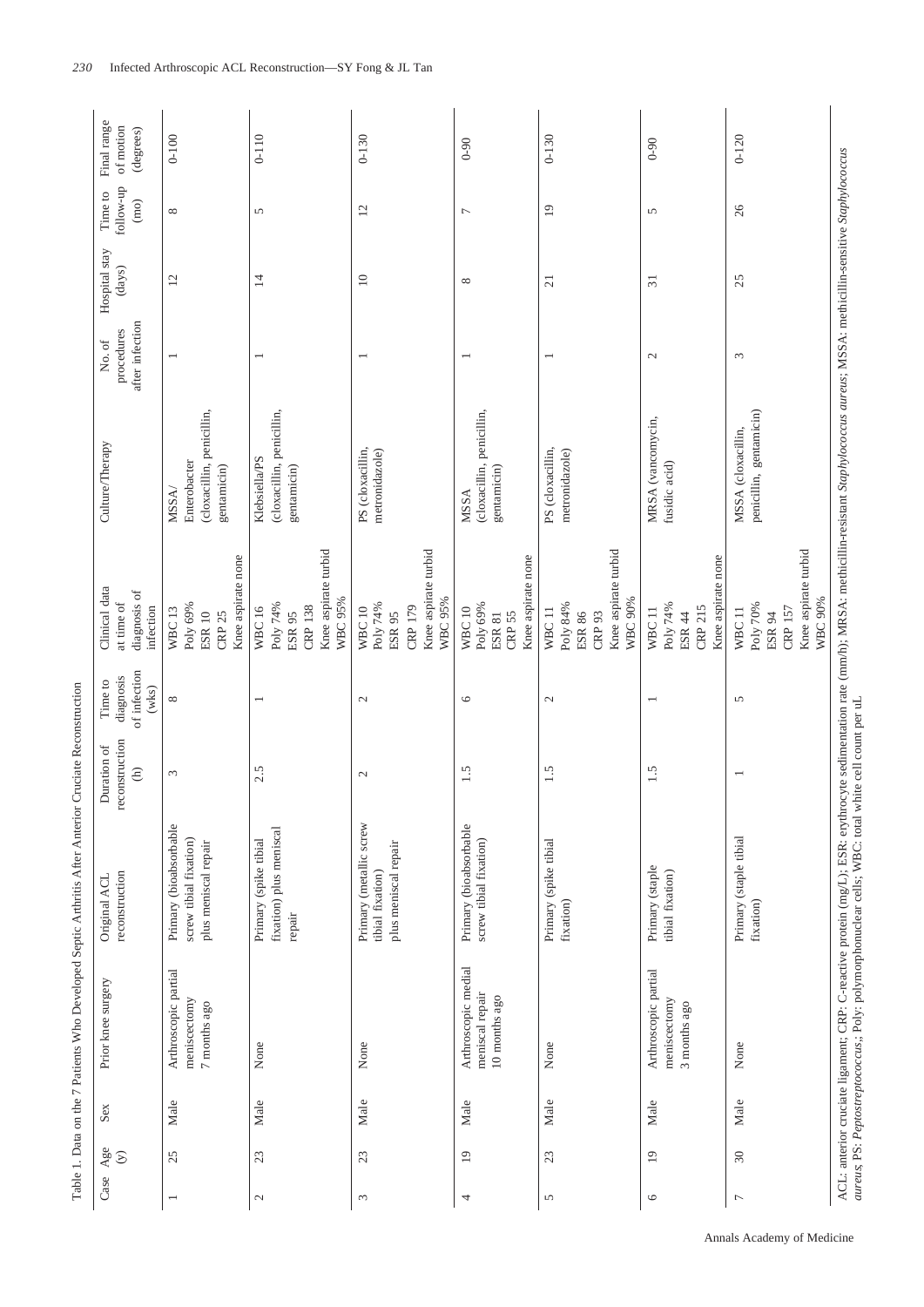*Peptostreptococcus* (3 patients), *Klebsiella* (1 patient) and *Enterobacter* (1 patient). In all cases, the autogenous ACL graft appeared intact on arthroscopy with only a thin fibrinous exudate on its surface, which was debrided. The grafts, with their original femoral and tibial fixation hardware, were retained in all cases. Intra-articular drain was left in place for 2 to 5 days after surgery.

An average of 1.4 arthroscopic procedures (range, 1 to 3 procedures) were performed during hospital stay. Additional lavage and debridement were deemed necessary in 2 patients because of persistent wound drainage or fever. In addition, examination under anaesthesia revealed a normal Lachmann test with a firm end point and negative pivot shift examination in 5 patients, with patients 1 and 2 having a positive pivot glide. The average inpatient hospital stay was 17.3 days (range, 8 to 31 days). All patients were immediately started on intravenous antibiotics after initial aspiration or arthroscopy. An infectious disease consultation was obtained in each case; the choice and duration of both intravenous and oral antibiotics were recommended by the infectious disease consultant after confirmation of antibiotic sensitivities. These patients remained on intravenous antibiotics for an average of 17.3 days (range, 8 to 31 days), followed by oral antibiotics for an average of 4 weeks (range, 4 to 6 weeks). After the infection had been controlled, postoperative physical therapy consisted of passive and active assisted knee range of motion exercises with crutch assistance, but none used a brace. All infections were successfully eradicated with arthroscopic lavage and debridement with graft retention, as well as with intravenous and oral antibiotics; erythrocyte sedimentation rate and Creactive protein decreased to within normal range after 3 months of antibiotic therapy in all cases. Hardware devices, which were used to fix the grafts, were all retained, including all tibial implants.

A comprehensive physical examination and clinical evaluation were performed at an average follow-up of 11.7 months (range, 5 to 26 months). All patients stated that they had no problems with work or other daily activities. Physical examination at the final follow-up revealed that all incisions had healed with no signs of infection (such as pain and erythema). All patients had nearly full range of motion with no extension lag and lacked an average of 20 degrees of flexion (range, 0 degree to 40 degrees) compared to the opposite uninvolved knee. Follow-up evaluation also demonstrated that all patients had a negative manual Lachmann examination with a firm end point. The pivot shift test was negative in 5 patients and positive (pivot glide) in patients 1 and 2, though none had experienced any clinical instability. The IKDC score is based on 4 problem areas (patient subjective assessment, symptoms, range of motion and ligament examination), and 1 of 4 grades

(normal, nearly normal, abnormal and severely abnormal) was scored for each problem area. The overall IKDC grade was based on the lowest grade within a group that determines the group grade, and the worst group grade determines the final evaluation.<sup>16</sup> Two patients had a final evaluation of abnormal (both had normal pre-injury evaluations); their injured knee performances were rated 80% and 85% of the uninjured side, respectively. Activity levels before injury and at the final follow-up were rated by the Tegner activity score.<sup>15</sup> Levels 0 to 3 correspond to daily activities, levels 4 to 6 correspond to physical fitness sports and individual competitive sports, and levels 7 to 10 correspond to competitive contact sports. The mean pre-injury score was 7 (range, 5 to 9). The mean score at the final follow-up was 5.14 (range, 4 to 6), indicating an average decrement of 2 levels compared to the pre-injury score. At the final followup evaluation, all 7 patients had varying degrees of quadriceps muscle weakness and wasting compared with the uninjured contralateral leg. Plain radiographs were assessed for all patients at the final follow-up and compared with preoperative radiographs. There was no evidence of osteomyelitis (erosion, sclerosis and implant loosening) or degeneration (osteophyte formation and joint space narrowing). The most tangible measure of cost, in terms of morbidity and economic loss, is the number of hospital days required to treat these infections; these totalled 121 days collectively, with an average hospital stay of 17.3 days (range, 8 to 31 days) per patient.

## **Discussion**

Infections after arthroscopic surgeries are infrequent. In 1985, a nationwide survey of orthopaedic surgeons showed an infection rate of 0.08%, out of a total of 118,590 arthroscopies.11 The incidence of septic arthritis after knee arthroscopy had previously been reported to be between 0.15% and 0.42%.12,13,17 In 1998, a survey of 61 directors of Sports Medicine Fellowship programmes showed that 30% had treated an ACL infection in the past 2 years and 43% had treated an infection in the last 5 years. There was no significant difference in the number of infections and the surgeons' caseload, graft choice or method of reconstruction.18 The first case of pyoarthrosis after arthroscopic assisted ACL reconstruction was reported by Kohn in 1998.<sup>5</sup> Since then, 3 large retrospective reviews of septic arthritis after ACL reconstruction had reported an infection rate of 0.3%, 0.14% and 0.48% respectively.<sup>6-8</sup>In our series, the incidence of postoperative septic arthritis after ACL reconstruction was 1%. In a retrospective study, Williams et al<sup>6</sup> reported 7 (0.3%) deep infections after a review of 2500 ACL reconstructions performed between 1988 and 1993 using bone-patellar tendon-bone autograft. They isolated *Staphylococcus aureus* in 6 patients and *Peptostreptococcus* in 1 patient. They also removed the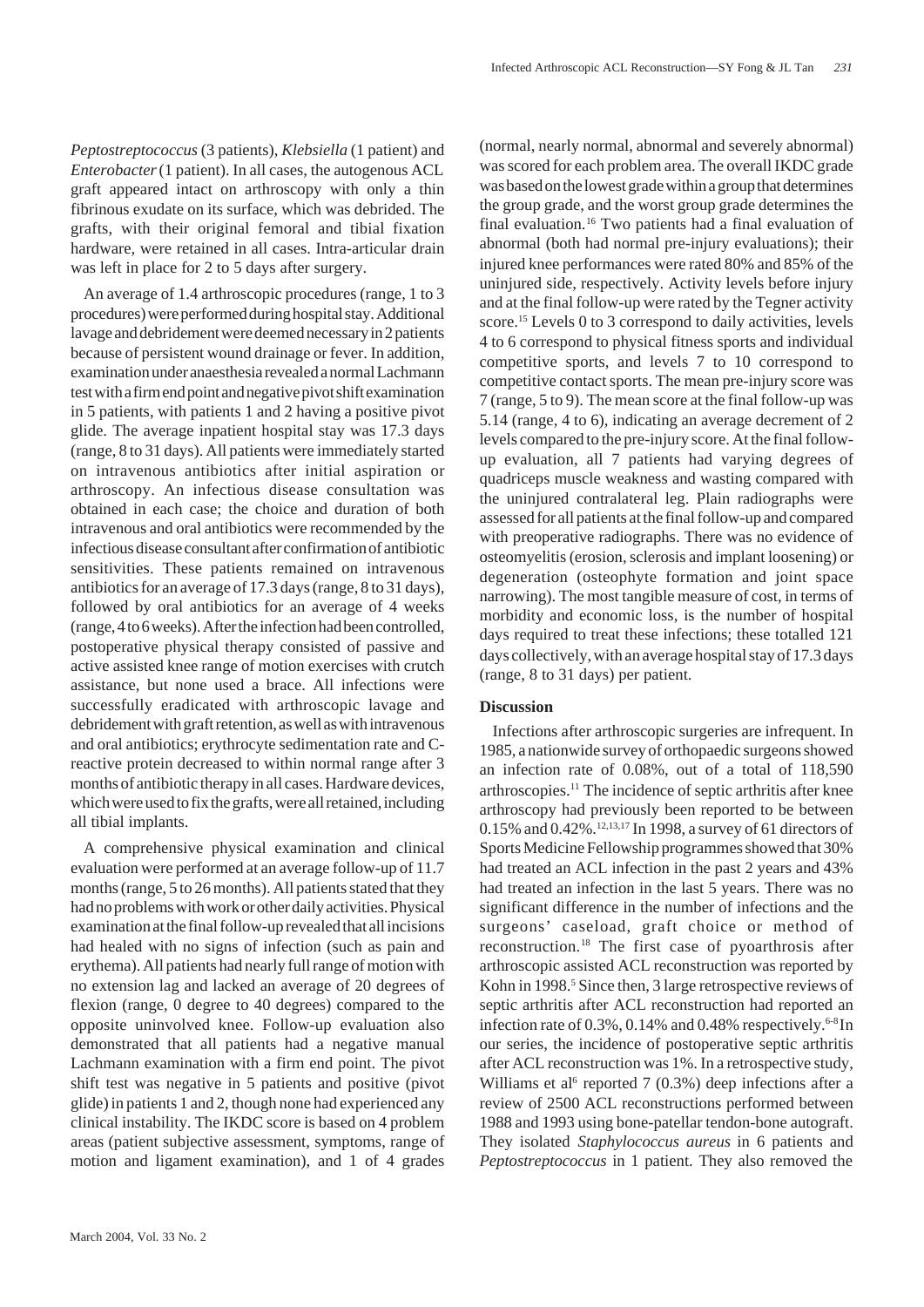ACL grafts in 4 patients; 3 of them had a concomitant open procedure at the time of ACL reconstruction. Four patients had 2 or more procedures after their initial arthroscopic debridement. The worst outcome was osteomyelitis in a 17 year-old patient. McAllister et al<sup>7</sup> reported 4 (0.48%) cases of septic arthritis in 831 consecutive patients between 1987 and 1998. *Staphylococcus aureus* was isolated in all patients. The average interval between ACL reconstruction and the appearance of septic arthritis in the 4 patients was 11 days (range, 8 to 18 days). In all 4 patients, the diagnosis of infection was made within 24 hours of the onset of symptoms. An average of 2.75 procedures (range, 2 to 4 procedures) were performed to eradicate the infection, but all the grafts were retained. Indelli et al<sup>8</sup> had 5 (0.14%) cases of septic arthritis after ACL reconstructions between 1992 and 1998 using bone-patellar tendon-bone autograft (40%) and allograft (60%). Again, *Staphylococcus aureus* was the most commonly encountered pathogen (3 patients), *Staphylococcus epidermidis* was the causative organism in 2 patients and *Peptostreptococcus* was isolated in 1 patient. Diagnosis was made at an average interval of 7.5 days (range, 2 to 20 days) from the onset of symptoms. More than 1 arthroscopic procedure was performed in all the patients and the ACL graft was removed in 2 patients. The worst outcome was a 51-year-old man who had a total knee replacement. In our study, the clinical symptoms were similar for each patient and the signs and symptoms were similar to those previously described for septic joints.<sup>6-9</sup> The classic clinical syndrome of septic arthritis – including swelling, rapidly progressive knee pain, local erythema, wound drainage and local warmth accompanied by a fever – was present, to some extent, in all our patients.<sup>9</sup> All patients came to our hospital within 24 hours after developing clinical symptoms. The peripheral white blood count was abnormally elevated in 4 patients, markedly in 1. The erythrocyte sedimentation rate and C-reactive protein level were also markedly elevated in all patients but 1. Blood cultures, although helpful, yielded a positive result in only 1 patient. Gross synovial fluid appearance, white cell counts and gram stains were more reliable guides to the early and correct diagnosis of infection in every case that had a knee aspiration. The gross appearance of the synovial fluid was consistently turbid; all gram stains were positive with over 90% white cells. Synovial fluid and tissue cultures isolated the specific pathogen in every case, usually 2 to 3 days later. The microbiological confirmation allowed finetuning of specific antibiotic treatment by the infectious disease physician in all of our cases.

The goals of treatment for septic arthritis after ACL reconstruction are, first, to protect the articular cartilage and, second, to protect the graft.<sup>8</sup> Prompt and specific antibiotic therapy is the most vital requisite treatment. An animal study which measured the extent to which early antibiotic therapy prevented degradation of the articular cartilage after knee infection from *Staphylococcus aureus*, showed that the cartilage would have lost more than half of its glycosaminoglycan and collagen if treatment had not begun within 7 days from the onset of infection.<sup>19</sup> Similar to the series of McAllister et al,<sup>7</sup> the 7 patients in our study commenced antibiotic therapy within 24 hours of the diagnosis of septic arthritis; none of them required graft or hardware removal. This was borne out by a Swedish study which demonstrated increased loss of mobility when antibiotic treatment was delayed for more than 5 days.<sup>20</sup> Besides antibiotic therapy, septic arthritis in any joint also requires prompt decompression to minimise the severity of the sequelae, including degenerative arthritis and osteomyelitis.7 There is a lack of consensus in the orthopaedic literature concerning the specific treatment for septic arthritis of the knee and many treatments had been previously described. Recommendations for surgical technique, use of lavage tubes (suction-irrigation devices) and duration of antibiotic therapy varied widely. In general, several recently published reviews on the management of septic arthritis of the knee joint seemed to agree on the efficacy of arthroscopic lavage (using normal saline) and arthroscopic debridement, and its superiority to open arthrotomy, with significantly less morbidity.21-24 Arthroscopy allows easy access to the joint, decompression of the joint, adequate debridement, shorter postoperative recovery times, and copious lavage under pressure. Loculations and fibrous adhesions can be broken down by the lavage fluid, which should reduce the risk of postinfection arthrofibrosis. In the study by Studahl et al,  $20\,64$ patients with septic arthritis of the knee 2 to 11 years after the acute disease demonstrated 79% excellent or good long-term results following this treatment. In fact, 85% of surgeons in a nationwide survey selected culture-specific intravenous antibiotics and surgical irrigation of the joint with graft retention as the initial treatment for infected patellar tendon autograft; 64% chose this regimen to treat the infected allograft. For infection that does not respond to the initial treatment, intravenous antibiotics with surgical irrigation and graft retention was the most common treatment combination in 39% of respondents.18 Of the 4 autogenous ACL grafts that were removed in Williams' study of 7 patients, it is interesting to note that the histologic analysis of these "infected" grafts revealed no inflammatory infiltrate, despite gross evidence of devitalised or inflamed tissue at the time of arthroscopic lavage.<sup>6</sup> Careful inspection of the ACL graft and gentle debridement, if necessary, with retention of the graft and fixation hardware could be considered only if the graft fixation was stable.<sup>7</sup> Graft excision and hardware removal are considered only for infection that is resistant to initial treatment and for the infected allograft.18 In our series, all grafts were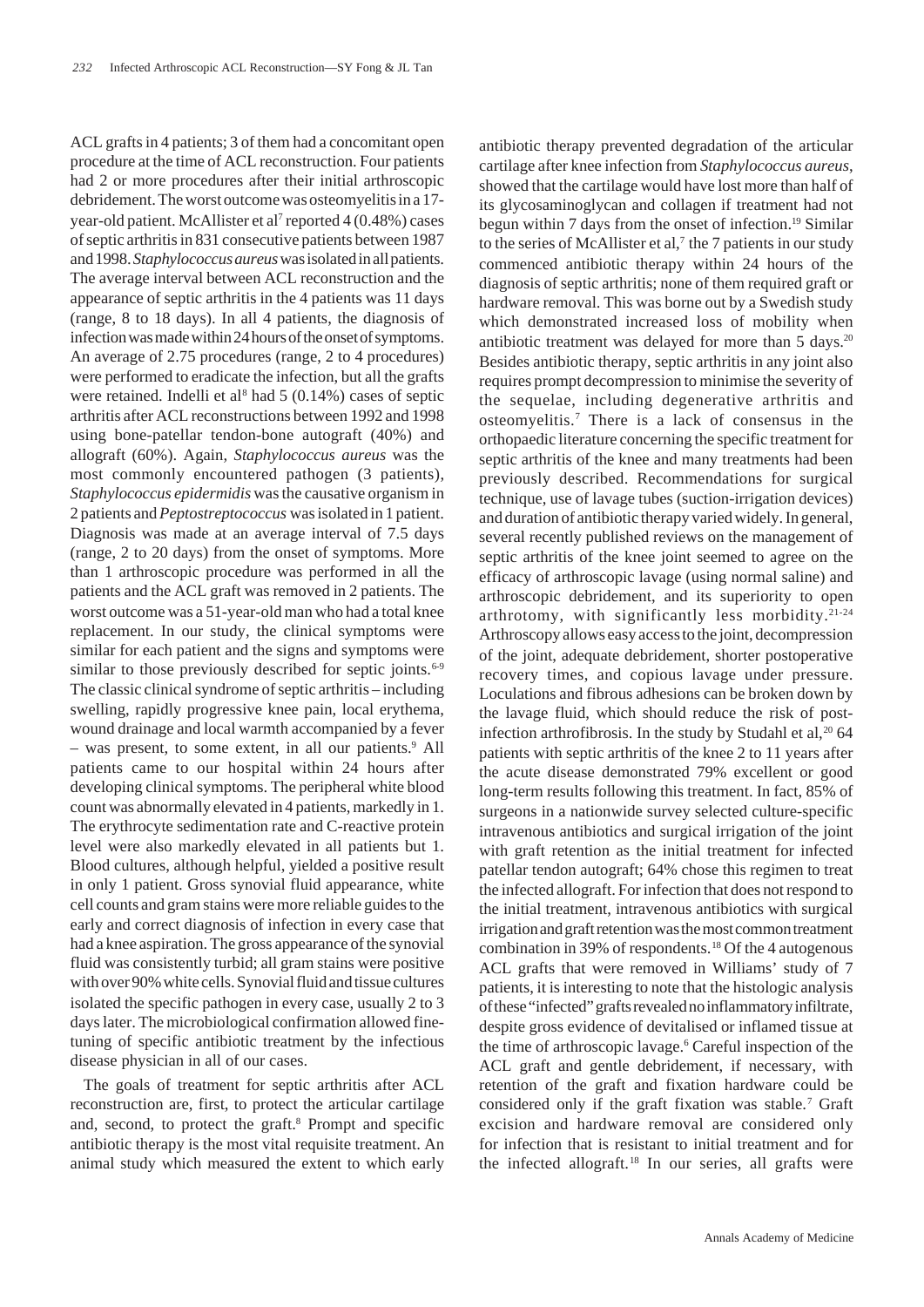successfully retained and repeat surgeries were only necessary in 2 patients to fully eradicate the infection and improved knee motion.

Armstrong et al<sup>12</sup> identified a higher risk of sepsis after routine arthroscopy in their patients who had undergone a prior procedure in the same joint. They also showed, in another study, that previous use of intraoperative intraarticular corticosteroids correlated with the occurrence of infection.25 It is interesting to note that 75% of the patients in McAllister's series<sup>7</sup> had undergone a prior surgical procedure to their operative knee and 2 of these had entailed a formal arthrotomy. Three out of 7 of our patients (43%) had also undergone previous arthroscopy on the same knee 3, 7 and 10 months respectively, prior to ACL reconstruction. Three also had simultaneous meniscal repairs at the time of ACL reconstruction, necessitating the use of intra-articular implant material (meniscal arrows), which could have acted as a foreign body. None, however, required additional incision as an all-inside technique was used for the meniscal repair. In contrast, the series by McAllister et al<sup>7</sup> had 2 patients (50%) with infection who had undergone ACL reconstruction together with concomitant medial meniscal repair, but using an insideout technique with a separate posteromedial incision. Williams et al<sup>6</sup> reported 4 cases (57%) who had undergone concurrent meniscal repairs using an outside-in technique, again with additional incisions. They also noted that the second procedure increased their operative time. However, in the study by Indelli et  $al$ , $\delta$  none of the patients with infected ACL reconstructions had meniscal repair in the same setting. Furthermore, Austin and Sherman<sup>26</sup> reported only 1 case of deep infection in 101 patients who underwent arthroscopic meniscal repair. We were unable to document increased operative/tourniquet time and increased environmental contamination (excessive personnel traffic, dust or incomplete sterilisation of instrument) as contributors to postsurgical infection in our patients. This was unlike a recent study in Italy, which discovered contamination in the supposedly sterile inflow cannula after an unusual epidemic of coagulase-negative Staphylococcal infections involving ACL reconstruction.<sup>27</sup> Another report in the US described 4 patients who acquired post-surgical septic arthritis due to contaminated bone-tendon-bone allografts used in ACL reconstruction.<sup>28</sup> Otherwise, there was no statistical difference in postoperative infection rates between uncomplicated allograft and autologous bone-patellar tendon-bone graft.<sup>8</sup>

All patients received appropriate perioperative intravenous antibiotic prophylaxis. While the efficacy of prophylactic antibiotics for arthroscopic procedure (a relatively "minimally-invasive" procedure) is not known, in a rabbit model reported by Schurman et  $al$ ,<sup>29</sup> antibiotics

administered 1 hour before surgery successfully protected the joint from a low-dose bacterial challenge. We postulated that in all our patients their infection had spread from the tibial tunnel end (extra-articular) to the knee joint (intraarticular). This is because all their tibial sites were infected, irrespective of the types of tibial fixation implant used (4 tibial spikes and 3 cannulated interference screws). The infection could have originated from haematoma collection in the pretibial subcutaneous tissue. The relatively superficial site of infection might have allowed early detection and diagnosis in our patients. McAllister et al7 had suggested the use of non-cannulated interference screws because they believed that the cannulated screws were a potential conduit for infection spread between the intra- and extra-articular environments. A recent paper by Bohy et al<sup>30</sup> even suggested sealing the lumen of the cannulated interference screw with bone wax to prevent the screw from behaving as a new "drain", leading to blood leakage from inside the knee joint, after the intra-articular surgical drain was removed. The duration of postoperative intra-articular drainage did not differ significantly between the infected group and the non-infected group.

Although the most common infectious agent is still *Staphylococcus aureus*, the high occurrence of Peptostreptococcal septic arthritis in 3 (43%) out of 7 patients was unexpectedly high. Peptostreptococcal septic arthritis after ACL reconstruction had been reported by Williams et al and Felten et al.6,31 *Peptostreptococcus* is an anaerobic gram-positive cocci which has been described in children with septic arthritis and osteomyelitis. The infection is mostly secondary to hematogenous spread, though this is rare and is not always related to polymicrobial infection, oral infection or implant materials as commonly reported.32 None of the patients in our study had orofacial odontogenic infection or diabetes. Despite the wide sensitivity to commonly-used antibiotics, all infections in previously mentioned reports were only eradicated after a prolonged course of various antibiotics used in combination, adequate drainage of purulent material and removal of foreign material.31,32 In their survey of 64 patients 2 to 11 years after septic arthritis of the knee, Studahl et al<sup>20</sup> found that the pain scores of the joint had increased by 21% and 16% respectively, compared to the scores for the opposite normal joints. The anatomical and mobility scores were reduced by 9% and 8%, respectively. An age of less than 45 years was associated with a greater score loss than in older patients, a common age range for ACL reconstruction. Although our patients also scored lower on the Lysholm and Gillquist, the IKDC and Tegner scores, compared to pre-injury status, had similar clinical outcome with regards to knee stability and function when compared to ACL reconstruction with no infection. However, our follow-up is short and